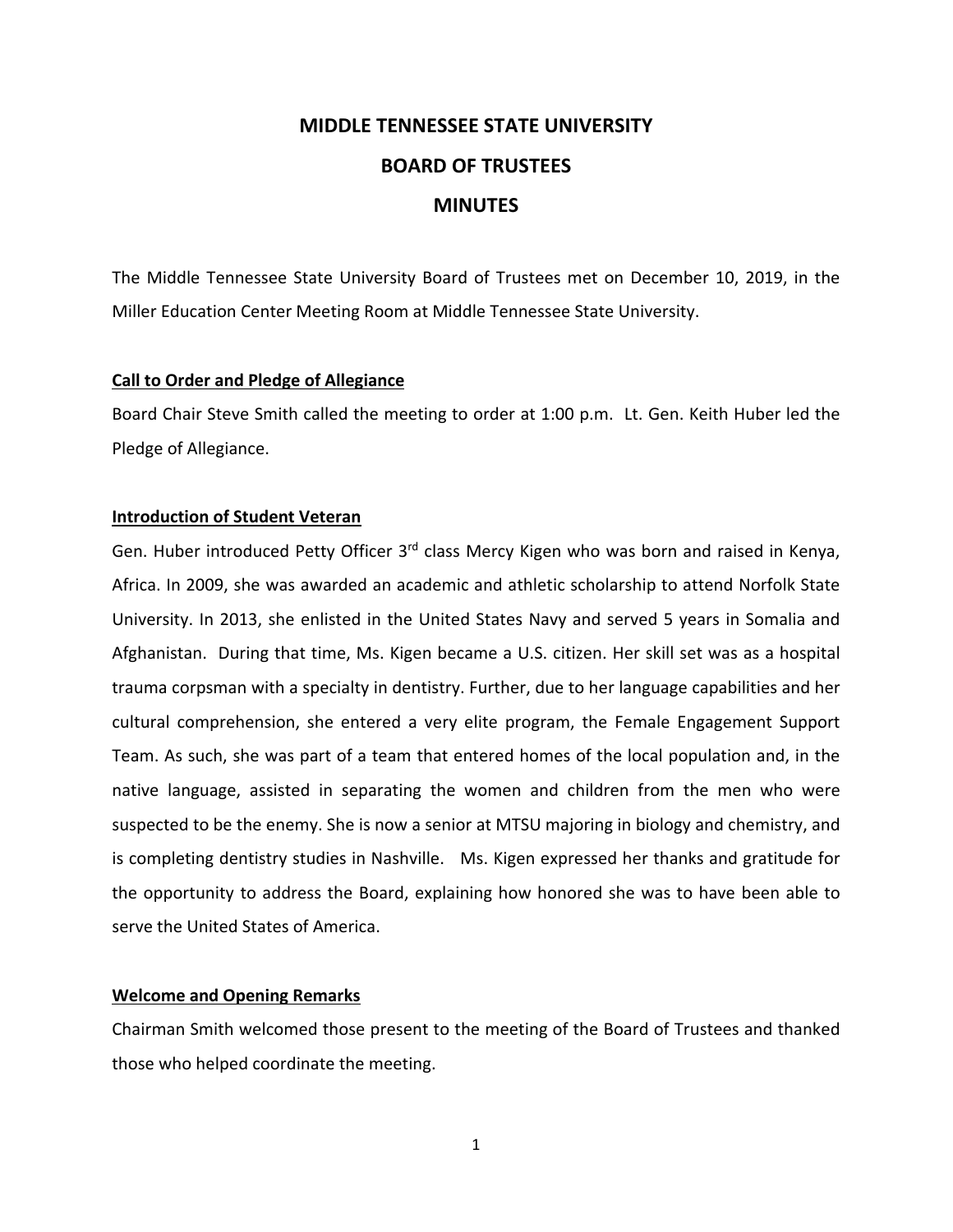On behalf of the Board, Chairman Smith congratulated the Blue Raider football team on their academic achievement. MTSU was recently cited by the NCAA as the #1 U.S. public university in the Graduation Success Rate (GSR) for football in the Football Bowl Subdivision (FBS). The football team's GSR this year was an all-time high for MTSU. This marks the seventh straight year being above eighty percent (80%) GSR.

Chris Massaro was invited to give remarks. He gave credit to the entire University with special thanksto Todd Wyant, Director of Academic Enrichment Center, and Coach Brent Brock, Director of Football Operations. Mr. Massaro stated that they always have the student‐athletes' best interests in mind and do a great job, ensuring the student athletes attend class and get a degree.

Dr. McPhee commented on the team effort needed to sustain this level of excellence. He indicated that all of the University's sports teams are exceeding in the area of academic success. MTSU has received national recognition from the NCAA president, Mark Emmert, concerning the overall academic performance of its athletes.

#### **Roll Call**

The following trustees were in attendance: J.B. Baker, Thomas Boyd, Pete DeLay, Samantha Eisenberg, Darrell Freeman, Sr., Chris Karbowiak, Mary Martin, Stephen Smith, and Pamela Wright. Trustee Joey Jacobs was absent. A quorum was declared. President Sidney A. McPhee; Alan Thomas, Vice President for Business and Finance; Mark Byrnes, University Provost; Joe Bales, Vice President for University Advancement; Bruce Petryshak, Vice President for Information Technology and Chief Information Officer; Deb Sells, Vice President for Student Affairs and Vice Provost for Enrollment and Academic Success; Brenda Burkhart, Chief Audit Executive; Heidi Zimmerman, University Counsel and Board Secretary; and, Kim Edgar, Assistant to the President and Chief of Staff were also in attendance.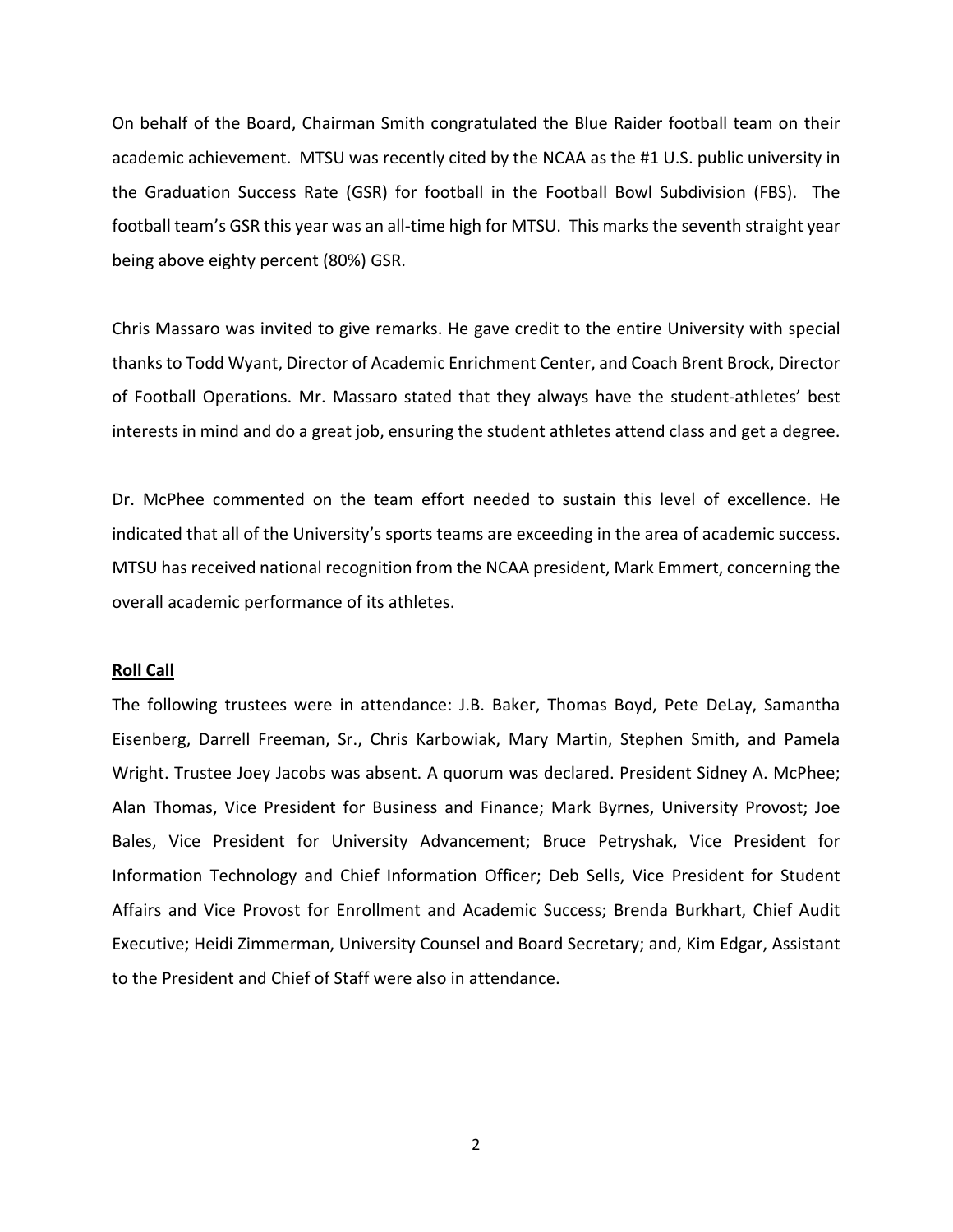## **Approval of Minutes – Action**

The first agenda item was approval of the minutes from the September 18, 2019 Board meeting. Trustee DeLay made the motion to approve the minutes from the September 18, 2019 meeting, and Trustee Baker seconded the motion. A voice vote was taken and the motion to approve the minutes from the September 18, 2019 meeting of the Board passed.

## **Committee Report: Academic Affairs, Student Life, and Athletics**

Committee Chair Pamela Wright gave the report from the November 12, 2019 meeting of the Academic Affairs, Student Life, and Athletics Committee. The meeting began with approval of the minutes from the September 4, 2019 meeting. The Committee report contained two (2) action items to be considered and voted on by the Board, and two (2) information items. Materials outlining these actions were made available for review prior to the Board meeting and were contained in the Board notebooks.

## **Approval of Tenure and Promotion of Faculty Member, Dr. Kelly Kolar – Action**

Dr. Kelly Kolar applied for tenure and promotion to associate professor and was reviewed by her department chair, department committee, college committee, and college dean according to MTSU Policies 204 and 205, and the respective college and department policies. The President recommended tenure and promotion to associate professor be granted, retroactive to August 1, 2019.

# **New Policy 90 Athletics Integrity and Conduct of Athletics Staff – Action**

The new policy applies to all Athletics staff, including coaches and administrators, and sets out expectations for their conduct regarding student athletes. The policy also provides an additional, independent, objective process of reviewing student‐athlete complaints and grievances through which student-athletes may report behavior inconsistent with the expectations set forth in Policy 90. Athletics staff found to have violated this policy will be subject to disciplinary proceedings as outlined in the policy.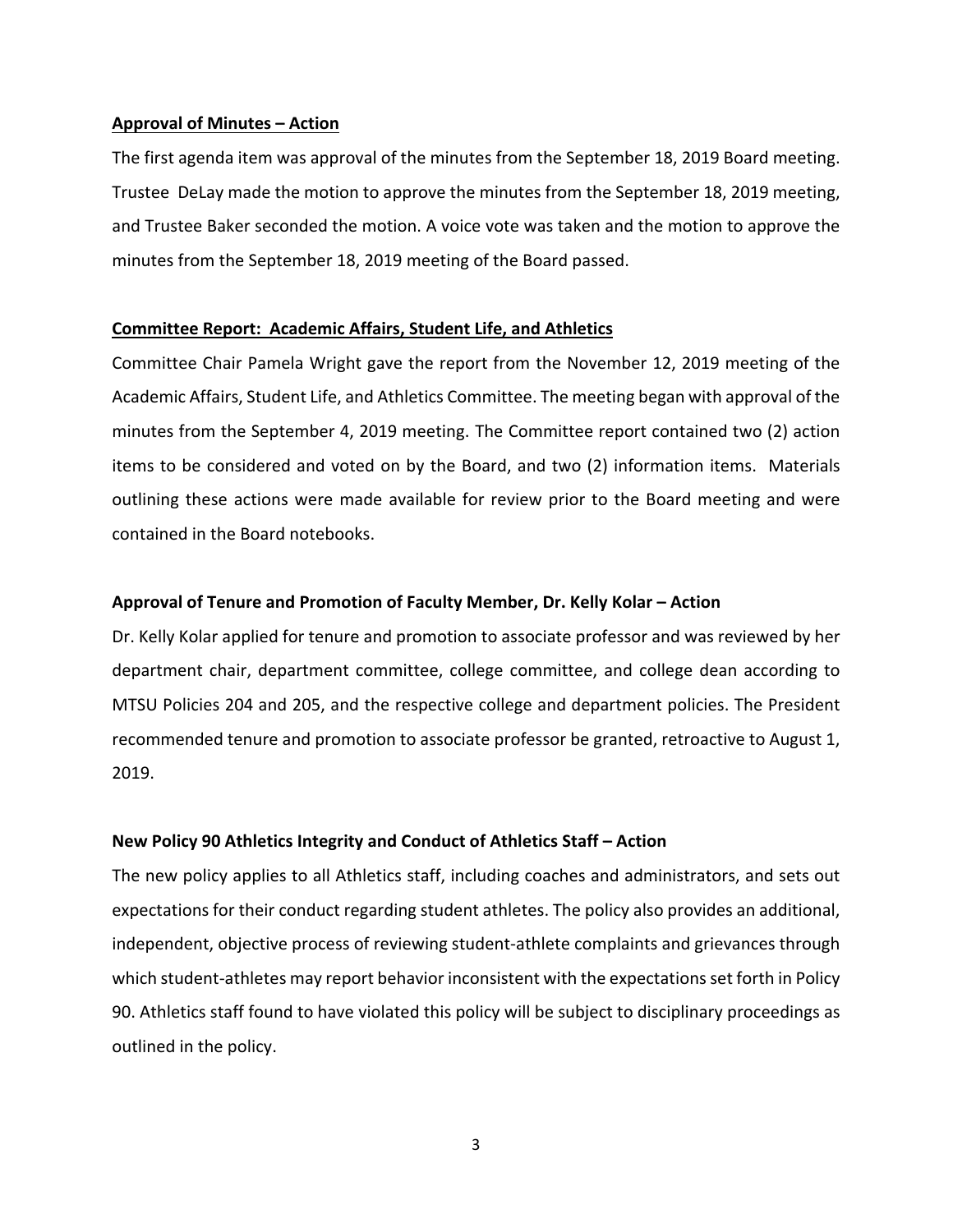These two (2) action items were approved by the Committee.

# **Revisions to Rule 0240‐07‐05 Student Conduct and Policy 540 Student Conduct – Information**

Proposed revisions to Rule 0240‐07‐05 Student Conduct and Policy 540 Student Conduct were not approved. The policy and rule will be revisited at a later date.

# **Open Educational Resources (OER) ‐ Information**

The Committee heard a presentation concerning Open Educational Resources (OER), a new movement to save students money and improve retention by providing free educational materials. The presentation highlighted the effort to bring OER to MTSU.

Committee Chair Wright thanked Trustee DeLay for chairing the meeting on November 12 in her absence.

# **Motion**

Trustee Freeman made the motion to approve the action itemsrecommended by the Committee and Trustee Karbowiak seconded the motion. A voice vote was taken and the motion to approve the action items passed.

# **Committee Report: Audit and Compliance Committee**

Committee Chair Karbowiak provided the report for the Audit and Compliance. The Committee met on November 12, 2019 with the first item on the agenda being approval of the minutes from the August 20, 2019 meeting. The Committee report contained one (1) action item to be considered and voted on by the Board, and two (2) information items. Materials outlining these actions were made available for review prior to the Board meeting and were contained in the Board notebooks.

# **Policy 10 Ethics and Code of Conduct ‐ Action**

Assistant Vice President Gené Stephens presented proposed revisions to Policy 10 Ethics and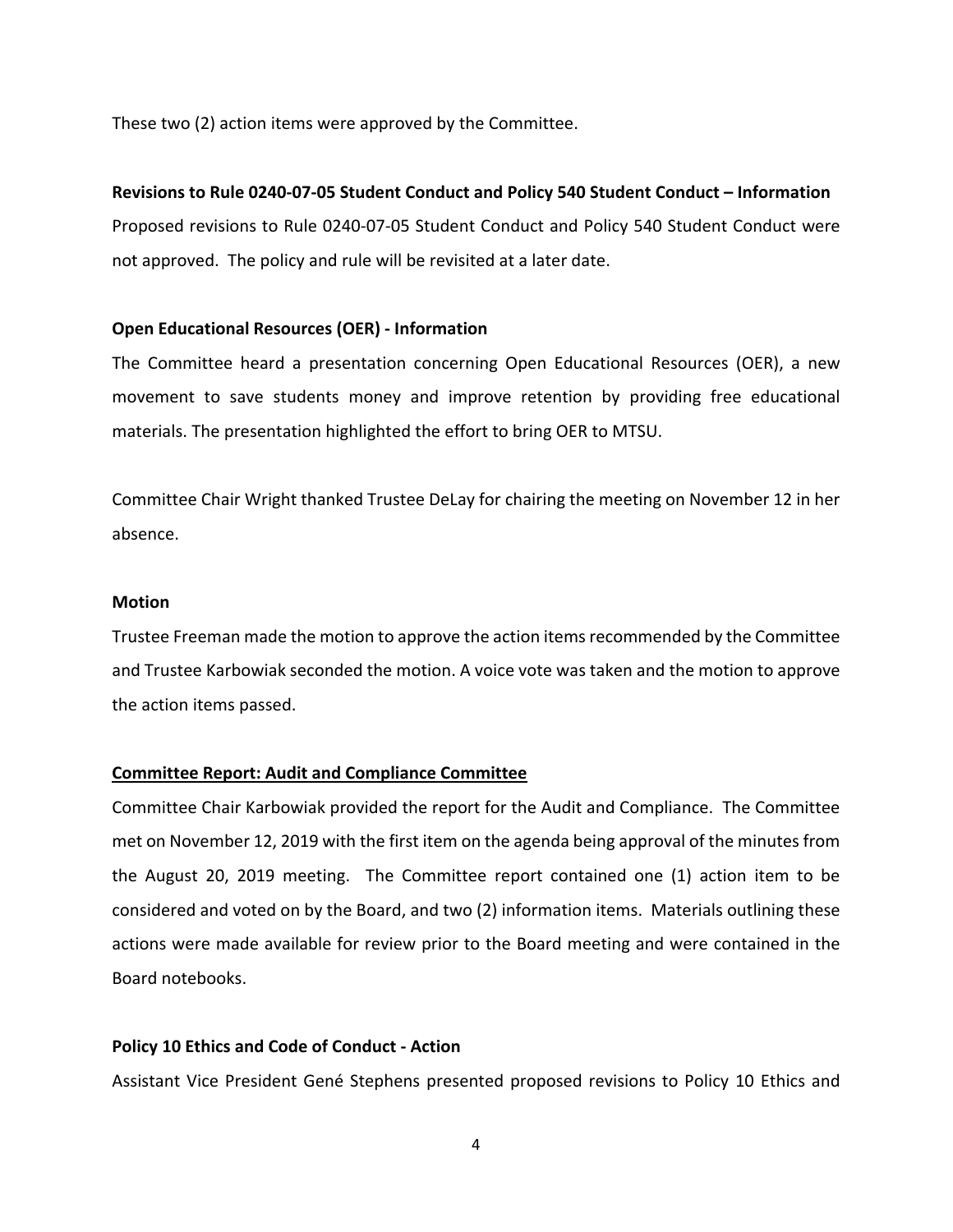Code of Conduct to add investigatory procedures and an appeal process for all ethics investigations.

#### **Results of External Reviews ‐ Information**

Brenda Burkhart, Chief Audit Executive, presented results of external reviews. First, the Office of the Comptroller of the Treasury released a report concerning an investigation of selected records of the Athletics Department on August 29, 2019. The results of the investigation concluded an associate athletic director used his university purchasing card to make a questionable purchase, and department staff used university purchase credit from a sports fitness company to provide shoes and sports apparel to family and friends. The report also included an internal control deficiency of inadequate oversight of use of sponsorship trade. The report concluded that management of the Athletics Department indicated they were establishing new practices and procedures to correct the findings and the internal control deficiency disclosed in the report.

Second, the Tennessee Department of Finance and Administration, Office of Criminal Justice Programs Fiscal Unit, conducted a financial desk review on October 17, 2019 of the STOP (Services, Training, Officers, Prosecutions) funding for the fiscal year ending June 30, 2020. The current year maximum funding is \$60,000. The financial monitoring review objectives were: 1) to assess the reliability of internal controls, 2) to test the reliability of the financial reporting, 3) to test if costs and services are allowable and eligible, and 4) to verify contractual compliance. There were no findings of noncompliance.

#### **Internal Audit – Information**

MTSU Policy 70 Internal Audit, Section IX.F. requires significant results of internal audit reports be presented to the Audit and Compliance Committee quarterly. Ms. Burkhart reported that since the last meeting of the Audit and Compliance Committee, the following two audit projects have been completed:

1. Cash Counts at June 30, 2019 with no reportable issues.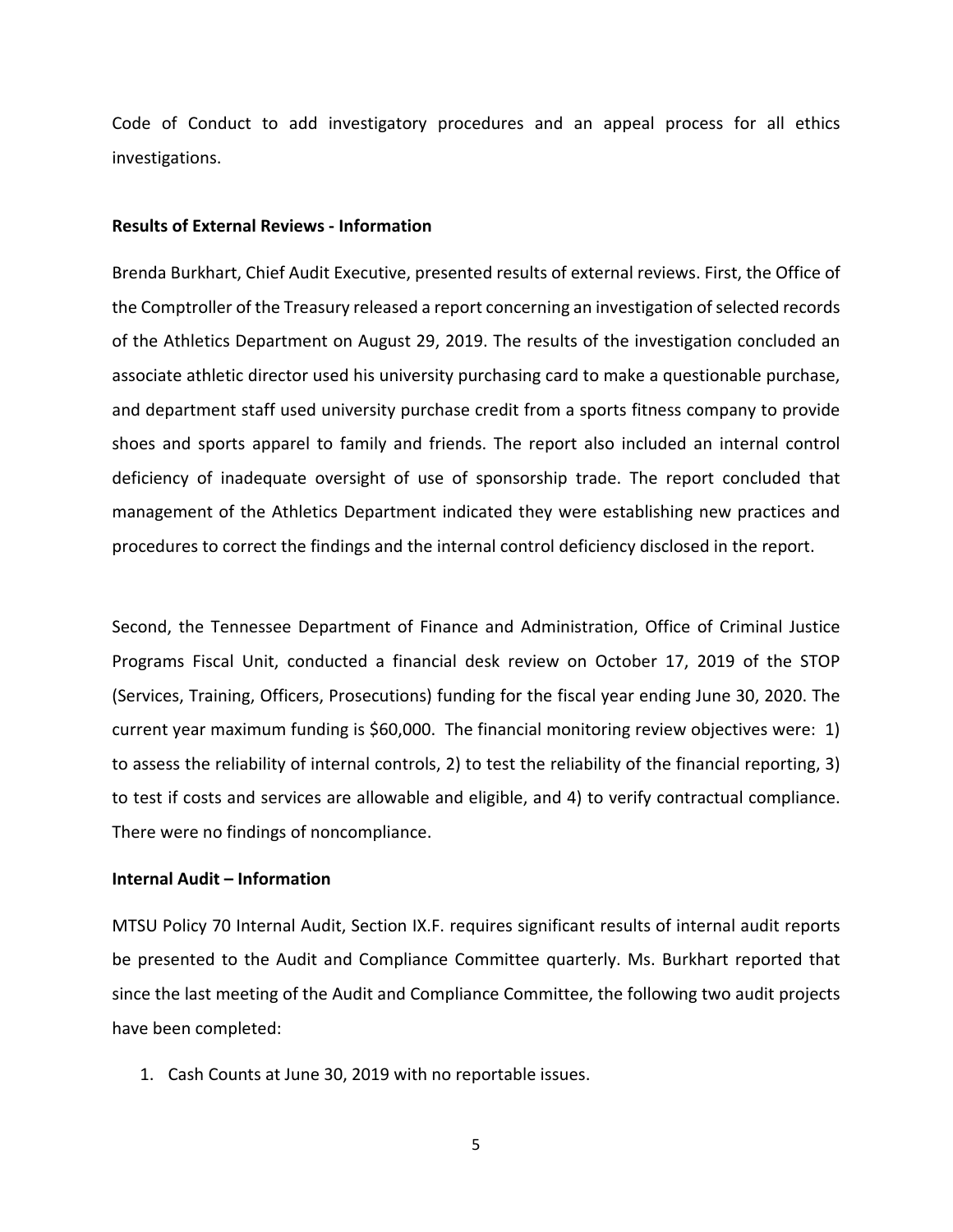2. Audit of inventories for fiscal year ended June 30, 2019 concluded the year-end inventory counts were accurate and in compliance with the inventory procedures.

Due to errors in the valuation of the Printing Services inventory, the report included a recommendation for Printing Services to include valuation instructions in the inventory procedures.

The current status of the Internal Audit Plan for Fiscal Year 2020 was included in the materials for the Committee's review. The public meeting of the Committee adjourned and the Committee went into executive session to discuss audits and investigations.

The action item before the Committee was approved unanimously.

#### **Motion**

Trustee Freeman made the motion to approve the action item from the Audit and Compliance Committee and Trustee DeLay seconded the motion. A voice vote was taken and the motion to approve the action item of the Audit and Compliance Committee passed.

#### **Committee Report: Finance and Personnel Committee**

Dr. Mary Martin provided the Finance and Personnel Committee report on behalf of Committee Chair Joey Jacobs. The Finance and Personnel Committee met on November 12, 2019. The first item on the agenda was approval of the minutes from the September 4, 2019 meeting. The Committee report contained two (2) action items to be considered and voted on by the Board. Materials outlining these actions were made available for review prior to the Board meeting and were contained in the Board notebooks.

#### **Policy 808 Compensation Reporting and Approvals – Action**

Policy 808 Compensation Reporting and Approvals requires the Board of Trustees to approve salary increases of MTSU employees. Kathy Musselman, Assistant Vice President for Human Resources, presented the request for approval to implement market adjustments using the remainder of the 2% salary pool and an additional allocation of one million dollarsfrom operating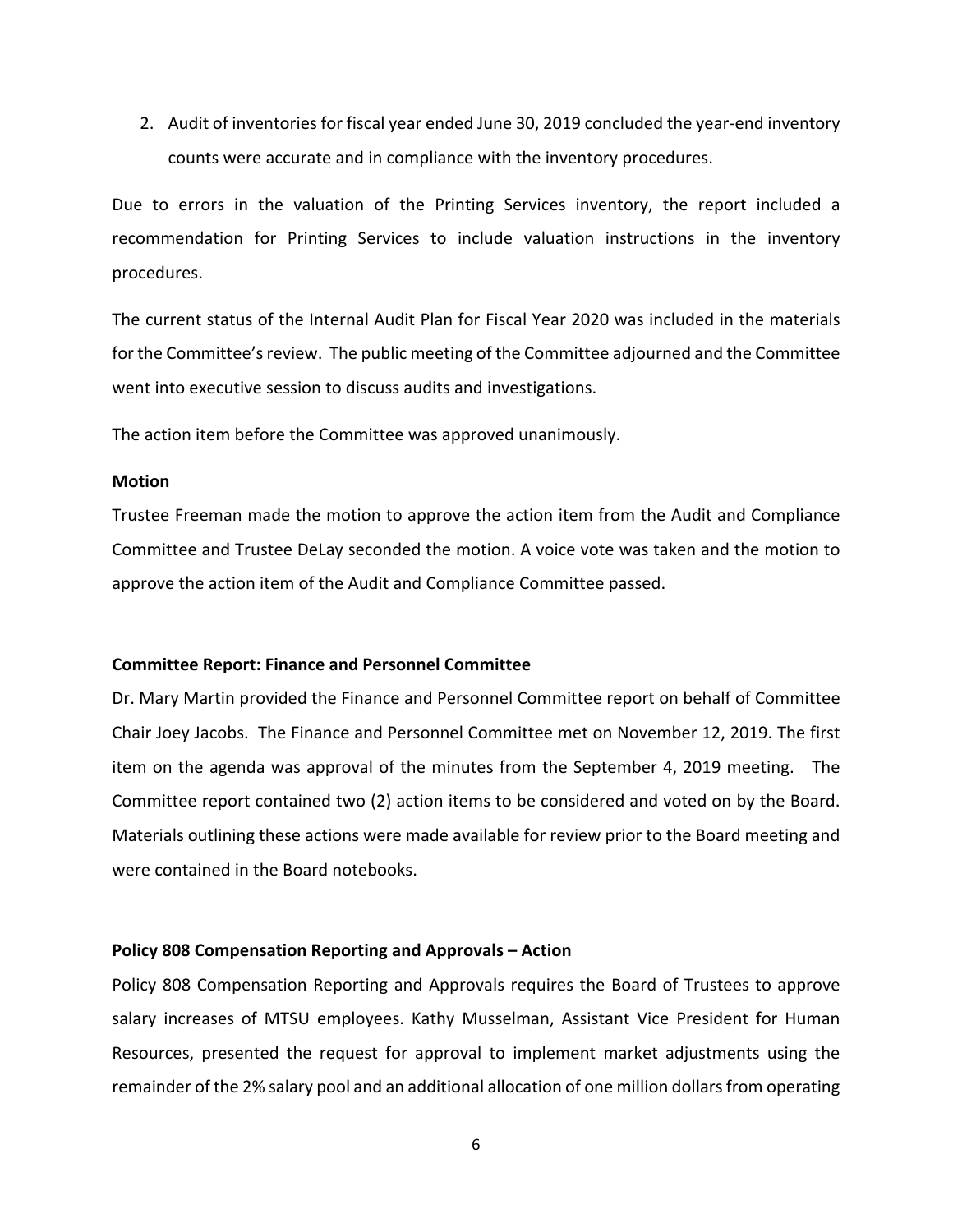funds. The market adjustments will be based on 2014‐15 CUPA data and will be effective January 1, 2020 for employees on payroll as of December 31, 2019. With the allocated resources, employees whose current salary is below the market predicted salary will receive 43% of the recommended adjustment.

# **Approval of the 2019‐2020 October Revised Budget – Action**

Changes to the original July budget were outlined by Mr. Thomas:

- Adjustments to Tuition and Fee Revenue for inclusion of the remaining tuition and mandatory fee increase and reflecting the increase for fall enrollment.
- Adjustments to expenditure budgets for: (1) re-budgeting of various student fee balances from the prior year, (2) purchases in process at year end but not be completed until the current fiscal year, (3) additional safety and security initiatives, (4) salary increases for a 1.0% cost‐of‐living adjustment, (5) increases in adjunct pay, (6) increases in funding for graduate assistants and marketing for graduate courses, (7) additional scholarships, and (8) limited funding for new academic programs approved by THEC for FY 2019‐20.
- Adjustments to auxiliary and restricted budgets based on information obtained since the July Budget submission.

The total University budget, including the unrestricted education and general funds and auxiliary and restricted funds, is approximately \$450 million.

The Committee approved both the proposal to implement market adjustments and the October Revised budget. There were informational items on the Committee agenda that will be presented at a later date.

Both action items before the Committee were approved unanimously.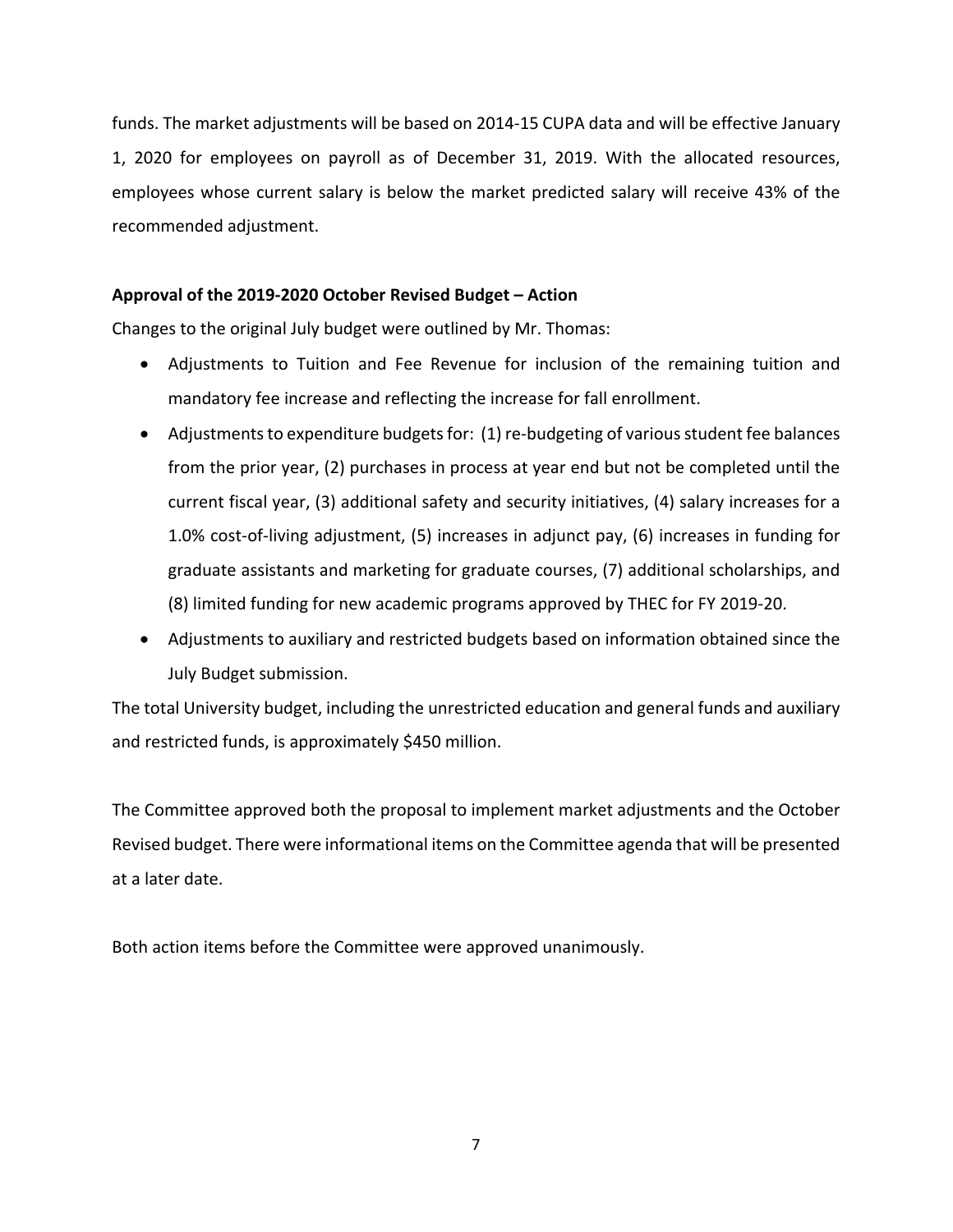#### **Motion**

Trustee Freeman made a motion, seconded by Trustee Wright, to approve the action items recommended by the Finance and Personnel Committee. A voice vote was taken and the motion to approve the action items passed.

#### **Approval of Audit and Compliance Committee Chair and Members – Action**

The Audit and Compliance Committee Charter requires that the Committee Chair and members be approved by the Board. The following names were submitted for consideration: Pete DeLay (Chair), Tom Boyd, Christine Karbowiak, Mary Martin, Steve Smith, and Pam Wright.

## **Motion**

Trustee Freeman made a motion, seconded by Trustee Martin, to approve the Audit and Compliance Committee Chair and members. A voice vote was taken and the motion to approve the Audit and Compliance Committee Chair and members passed.

#### **Report of the Board Secretary**

Ms. Zimmerman reported that Policy 100 Use of Campus Property and Facilities Scheduling had minor revisions, updating references to another institutional policy.

#### **Report of the President**

Dr. McPhee provided the following information to the trustees.

## **Bachelor of Science Degree with a Major in Data Sciences**

At its meeting on September 18, 2019, the Board approved a new academic program proposal to establish a Bachelor of Science degree with a major in Data Sciences. Following that meeting, in accordance with section 1.0.11A of THEC Policy A1.0, a request to the Tennessee Higher Education Commission was made to consider the proposed academic program be placed on the Commission agenda at the earliest possible scheduled meeting. THEC approved the Bachelor of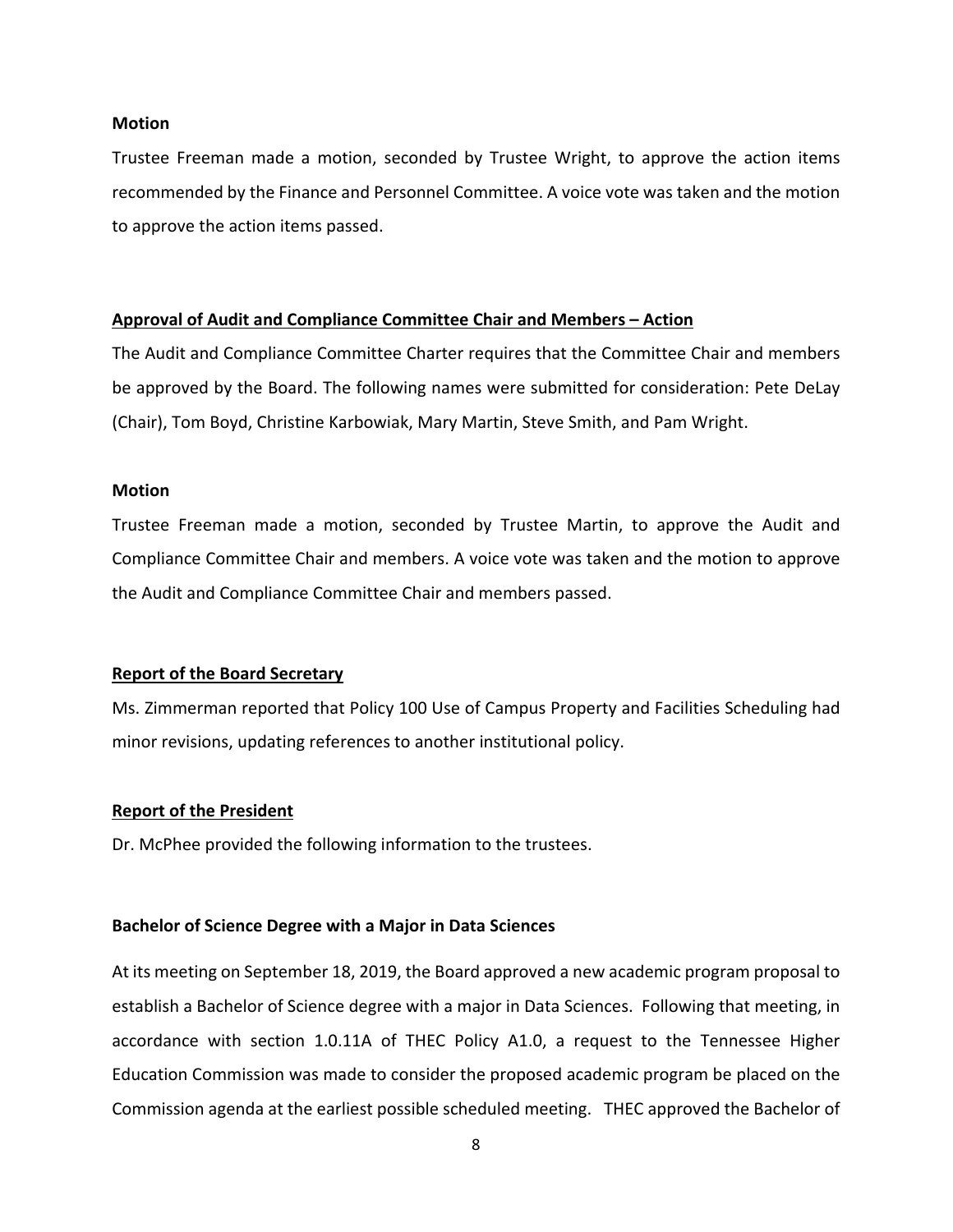Science Degree with a Major in Data Sciences and this degree be offered in Fall 2020. Dr. McPhee expressed his thanks to the Board for approving it and noted that the program is one that is in great need and demand by businesses located in Tennessee. The program will meet a major economic development and workforce need.

#### **Budget Hearings 2020‐2021**

The Governor's annual budget hearing was held on November 5, 2019 at the State Capitol where the 2020‐2021 budget proposal was presented to Governor Lee. On November 18, 2019, a similar presentation was made to the House Finance, Ways and Means Committee. In both presentations and hearings, there were no issues concerning the University or the proposal. A number of observations were made regarding the University as it relates to addressing the state's needs with the University's program; in particular, veterans' programs were highlighted.

#### **Presentation by Joe Bales and Paula Leslie Concerning Relationships with Corporations**

At the request of several trustees, a presentation was made regarding interactions with the region's business community. With Nashville's emergence as a national destination for corporate America and the tremendous growth that the middle Tennessee area is experiencing, MTSU has an incredible opportunity to position itself as the "go to" source for a wide range of higher education resources. Joe Bales, Vice President for University Advancement, and Paula Leslie, Director of Corporate Engagement and Strategic Partnership, provided an update on progress made in improving corporate engagement**.** 

Mr. Bales provided a brief history on the development nationally of "Corporate Relations" as a formal institutional activity, with early origins at major national research universities. Like many of its peers, MTSU's efforts began much later. At MTSU, the 2010 "Positioning the University for the Future" initiative identified the need for increased corporate interaction with private sector partners to better meet the needs of the University. However, it wasn't until FY 2016, that funding became available and the Director of Strategic Partnerships position was created.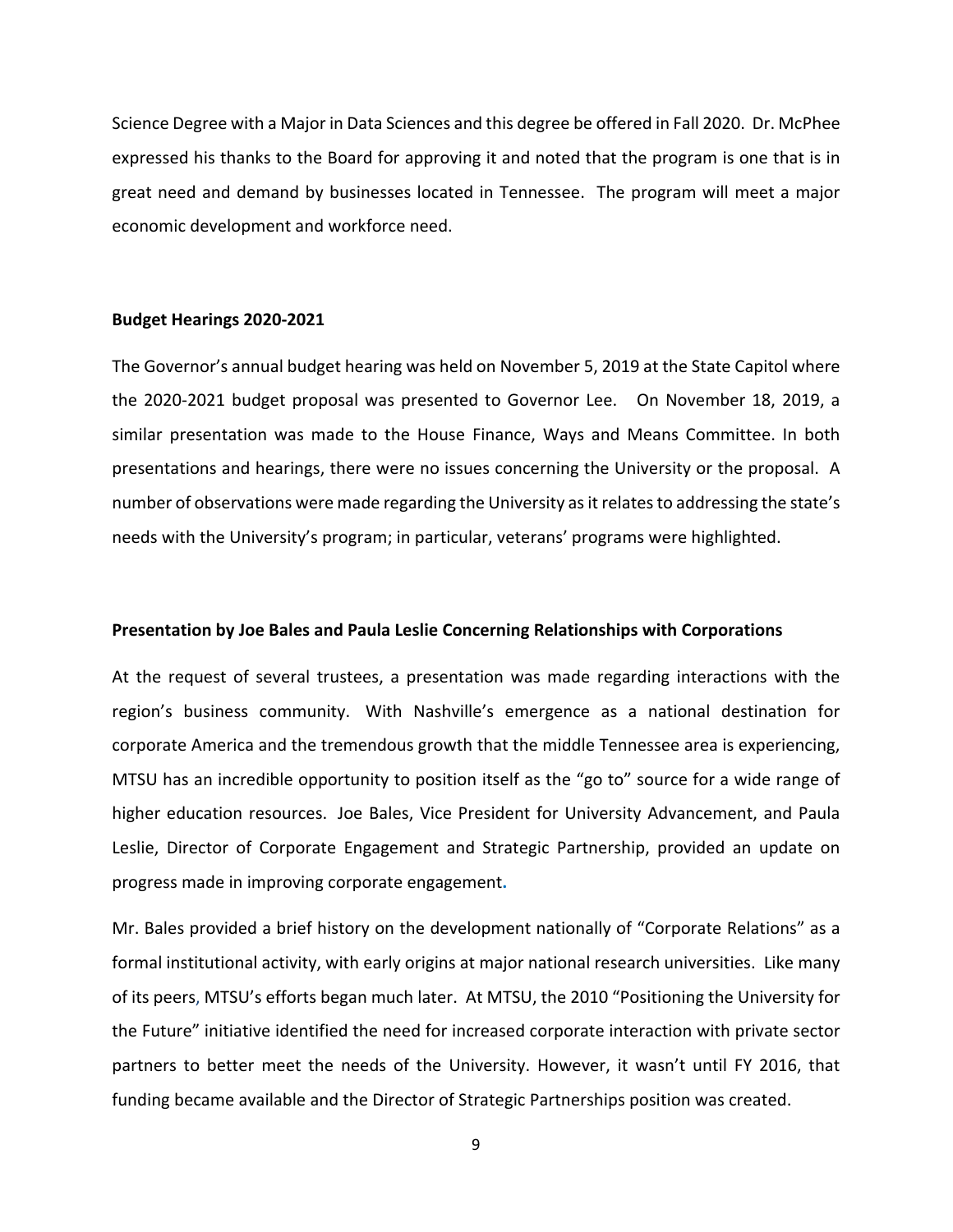Efforts were initiated and a university plan was developed to identify private entitiesthat offered the greatest potential for broad, complimentary, synergistic relationships, with initial focus on employment opportunities for graduates. Mr. Bales explained a four‐step plan to identify and evaluate potential "best fit" relationships, with the opportunity for clearly defined benefits for both parties.

Mr. Bales emphasized that this is not a fundraising initiative. Instead, it is considered a mutually beneficial resource exchange. However, it is a goal that support from these companies will lead to financial support of the University. In the last three (3) years, relationships have been developed with over seventy (70) companies.

Ms. Leslie presented information on Asurion as a good example of the process used to form a synergistic relationship between the University and business. The company has a national and global presence with a strong local workforce and a dedicated university relationship manager. Asurion also has over 370 MTSU alumni across the company with 80 in leadership positions. Since 2016, the number of MTSU alumni employees at Asurion have grown from 307 to 373. Internships and experiential learning have grown and Asurion is engaged in research activities that support company needs. Sponsorship and private support have grown to \$25,000 in 2019‐2020.

Ms. Leslie explained that she meets with key employers twice a year to do a planning session with them based on what their strategic goals are and the engagement strategies are developed. She explained that they are constantly reviewing information to learn which companies are growing in terms of opportunities. They also look for strategies in forming relationships that mutually benefit the institution and its corporate partners in order to achieve a best‐fit relationship.

Dr. McPhee added that there are three companies the University is working with currently that will soon bring results. The partnership with T-Mobile has resulted in providing 1,100 hot spots, free of charge, for veterans. They have also expressed interest in forming an exclusive relationship with MTSU for the education of 3000 of their employees. MTSU has developed a program with Delta Airlines through the Delta Propel aviation program, and several MTSU